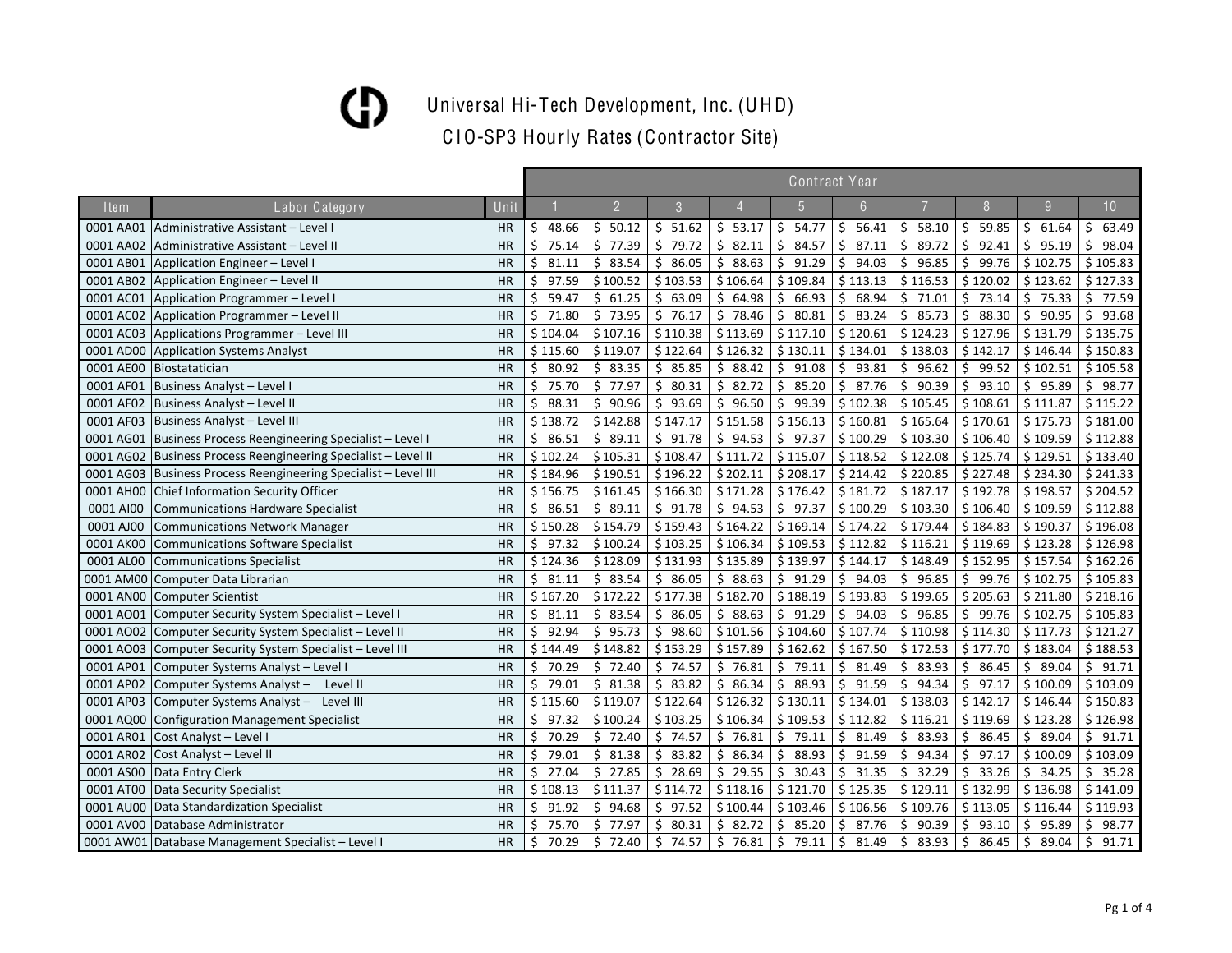Universal Hi-Tech Development, Inc. (UHD)

|           |                                                          |           | <b>Contract Year</b> |             |             |              |                  |             |             |                              |             |                 |  |  |
|-----------|----------------------------------------------------------|-----------|----------------------|-------------|-------------|--------------|------------------|-------------|-------------|------------------------------|-------------|-----------------|--|--|
| Item      | Labor Category                                           | Unit      |                      | 2           | 3           |              |                  | 6           |             |                              | 9           | 10 <sup>°</sup> |  |  |
|           | 0001 AW02 Database Management Specialist - Level II      | HR        | \$91.92              | \$94.68     | \$97.52     | \$100.44     | \$103.46         | \$106.56    | \$109.76    | \$113.05                     | \$116.44    | \$119.93        |  |  |
|           | 0001 AW03 Database Management Specialist - Level III     | HR        | \$127.16             | \$130.97    | \$134.90    | \$138.95     | \$143.12         | \$147.41    | \$151.84    | \$156.39                     | \$161.08    | \$165.91        |  |  |
| 0001 AX01 | Database Specialist - Level I                            | HR        | \$.<br>54.07         | \$55.69     | \$57.36     | \$59.08      | \$60.86          | \$<br>62.68 | \$<br>64.56 | \$<br>66.50                  | \$<br>68.49 | \$70.55         |  |  |
|           | 0001 AX02 Database Specialist - Level II                 | <b>HR</b> | Ś.<br>71.01          | \$73.14     | \$75.33     | \$77.59      | \$<br>79.92      | \$<br>82.32 | Ŝ.<br>84.79 | \$<br>87.33                  | \$<br>89.95 | Ś.<br>92.65     |  |  |
|           | 0001 AX03 Database Specialist - Level III                | <b>HR</b> | \$104.04             | \$107.16    | \$110.38    | \$113.69     | \$117.10         | \$120.61    | \$124.23    | \$127.96                     | \$131.79    | \$135.75        |  |  |
|           | 0001 AY00 Data Warehousing Administrator                 | <b>HR</b> | \$127.16             | \$130.97    | \$134.90    | \$138.95     | \$143.12         | \$147.41    | \$151.84    | \$156.39                     | \$161.08    | \$165.91        |  |  |
| 0001 AZ00 | Data Warehouse Analyst                                   | <b>HR</b> | \$91.92              | \$94.68     | \$97.52     | \$100.44     | \$103.46         | \$106.56    | \$109.76    | \$113.05                     | \$116.44    | \$119.93        |  |  |
|           | 0001 BA00 Data Warehouse Programmer                      | <b>HR</b> | \$108.13             | \$111.37    | \$114.72    | \$118.16     | \$121.70         | \$125.35    | \$129.11    | \$132.99                     | \$136.98    | \$141.09        |  |  |
|           | 0001 BB00 Disaster Recovery Specialist                   | <b>HR</b> | \$108.13             | \$111.37    | \$114.72    | \$118.16     | \$121.70         | \$125.35    | \$129.11    | \$132.99                     | \$136.98    | \$141.09        |  |  |
| 0001 BC01 | Document Control Specialist - Level I                    | HR        | 48.66<br>Ś.          | \$50.12     | \$51.62     | \$53.17      | \$<br>54.77      | \$<br>56.41 | Ś.<br>58.10 | \$<br>59.85                  | Ŝ.<br>61.64 | \$63.49         |  |  |
| 0001 BC02 | Document Control Specialist - Level II                   | HR        | 59.47<br>Ś.          | Ŝ.<br>61.25 | Ŝ.<br>63.09 | Ś.<br>64.98  | Ŝ.<br>66.93      | Ś<br>68.94  | Ś.<br>71.01 | S.<br>73.14                  | Ś.<br>75.33 | \$77.59         |  |  |
|           | 0001 BC03 Document Control Specialist - Level III        | HR        | 86.70<br>\$          | \$<br>89.30 | \$<br>91.98 | \$.<br>94.74 | \$<br>97.58      | \$100.51    | \$103.52    | \$106.63                     | \$109.83    | \$113.12        |  |  |
| 0001 BD01 | Document Support Specialist - Level I                    | <b>HR</b> | 43.25                | 44.55<br>Ś. | \$<br>45.88 | \$47.26      | \$<br>48.68      | \$<br>50.14 | Ś.<br>51.64 | \$<br>53.19                  | \$<br>54.79 | \$56.43         |  |  |
|           | 0001 BD02 Document Support Specialist - Level II         | HR        | 59.47<br>Ś.          | \$<br>61.25 | \$63.09     | Ś.<br>64.98  | \$<br>66.93      | \$<br>68.94 | Ś.<br>71.01 | \$<br>73.14                  | \$<br>75.33 | Ś.<br>77.59     |  |  |
|           | 0001 BE00 Duplicating Machine Operator                   | HR        | Ś.<br>31.35          | 32.29<br>\$ | Ŝ.<br>33.26 | Ś.<br>34.26  | \$<br>35.28      | \$<br>36.34 | 37.43<br>Ŝ. | 38.56<br>\$                  | Ŝ.<br>39.71 | Ś<br>40.90      |  |  |
| 0001 BF00 | Electronic Data Interchange (EDI) Specialist             | <b>HR</b> | 99.48<br>Ś           | \$102.46    | \$105.54    | \$108.70     | \$111.97         | \$115.32    | \$118.78    | \$122.35                     | \$126.02    | \$129.80        |  |  |
|           | 0001 BG00 Electronic Meeting Technographer               | HR        | 48.66<br>Ś.          | \$50.12     | \$51.62     | \$53.17      | \$54.77          | \$56.41     | \$<br>58.10 | \$59.85                      | \$<br>61.64 | \$63.49         |  |  |
|           | 0001 BH00 Enterprise Resource Planning (ERP) Specialist  | HR        | \$156.75             | \$161.45    | \$166.30    | \$171.28     | \$176.42         | \$181.72    | \$187.17    | \$192.78                     | \$198.57    | \$204.52        |  |  |
| 0001 BIOO | Facilitator                                              | <b>HR</b> | \$31.11              | \$83.54     | \$86.05     | \$88.63      | \$91.29          | \$<br>94.03 | \$<br>96.85 | \$99.76                      | \$102.75    | \$105.83        |  |  |
| 0001 BJ00 | Financial Analyst - IT                                   | <b>HR</b> | \$109.82             | \$113.11    | \$116.51    | \$120.00     | \$123.60         | \$127.31    | \$131.13    | \$135.06                     | \$139.12    | \$143.29        |  |  |
| 0001 BK01 | Functional Analyst - Level I                             | <b>HR</b> | 67.05<br>Ś.          | \$69.06     | \$71.13     | \$73.27      | \$75.47          | \$77.73     | Ŝ.<br>80.06 | $\ddot{\mathsf{S}}$<br>82.46 | \$<br>84.94 | \$87.49         |  |  |
| 0001 BK02 | Functional Analyst - Level II                            | <b>HR</b> | 97.32<br>Ś.          | \$100.24    | \$103.25    | \$106.34     | \$109.53         | \$112.82    | \$116.21    | \$119.69                     | \$123.28    | \$126.98        |  |  |
| 0001 BL01 | General Clerk - Level I                                  | <b>HR</b> | 29.73<br>Ś.          | \$30.62     | \$31.54     | \$32.49      | \$<br>33.46      | Ś.<br>34.47 | Ŝ.<br>35.50 | \$<br>36.56                  | Ŝ.<br>37.66 | \$38.79         |  |  |
| 0001 BL02 | General Clerk - Level II                                 | <b>HR</b> | Ś.<br>43.25          | \$44.55     | \$45.88     | \$47.26      | $\zeta$<br>48.68 | \$<br>50.14 | 51.64<br>\$ | \$<br>53.19                  | \$<br>54.79 | \$56.43         |  |  |
| 0001 BL03 | General Clerk - Level III                                | HR        | \$70.29              | \$72.40     | \$74.57     | \$76.81      | \$79.11          | \$<br>81.49 | Ŝ.<br>83.93 | 86.45<br>\$                  | \$<br>89.04 | \$91.71         |  |  |
|           | 0001 BM00 Geographic Information System (GIS) Specialist | <b>HR</b> | \$102.73             | \$105.81    | \$108.99    | \$112.26     | \$115.62         | \$119.09    | \$122.66    | \$126.34                     | \$130.14    | \$134.04        |  |  |
|           | 0001 BN00 Graphical User Interface Designer              | <b>HR</b> | 97.32<br>Ś.          | \$100.24    | \$103.25    | \$106.34     | \$109.53         | \$112.82    | \$116.21    | \$119.69                     | \$123.28    | \$126.98        |  |  |
| 0001 BO00 | <b>Graphics Specialist</b>                               | HR        | 78.37<br>Ś.          | \$80.72     | \$83.14     | \$85.64      | 88.21<br>\$      | \$<br>90.85 | Ŝ.<br>93.58 | \$<br>96.39                  | Ś.<br>99.28 | \$102.26        |  |  |
| 0001 BP00 | Hardware Draftsman                                       | <b>HR</b> | Ś.<br>78.37          | 80.72<br>\$ | \$<br>83.14 | \$85.64      | 88.21<br>\$      | \$<br>90.85 | 93.58<br>\$ | 96.39<br>\$.                 | Ś<br>99.28  | \$102.26        |  |  |
| 0001 BQ01 | Hardware Installation Technician - Level I               | <b>HR</b> | 64.88                | \$<br>66.83 | \$<br>68.83 | Ś.<br>70.90  | \$<br>73.02      | \$<br>75.21 | Ś.<br>77.47 | 79.79<br>\$                  | Ś<br>82.19  | Ś.<br>84.65     |  |  |
|           | 0001 BQ02 Hardware Installation Technician - Level II    | HR        | 79.01<br>Ś.          | \$<br>81.38 | \$<br>83.82 | \$.<br>86.34 | \$<br>88.93      | \$<br>91.59 | Ŝ.<br>94.34 | 97.17<br>\$                  | \$100.09    | \$103.09        |  |  |
|           | 0001 BR00 Hardware Specialist - Information Technology   | <b>HR</b> | 75.70<br>Ś.          | \$77.97     | \$80.31     | \$82.72      | \$<br>85.20      | \$<br>87.76 | \$<br>90.39 | \$<br>93.10                  | \$<br>95.89 | Ś.<br>98.77     |  |  |
|           | 0001 BS00 Help Desk Manager                              | HR        | \$109.82             | \$113.11    | \$116.51    | \$120.00     | \$123.60         | \$127.31    | \$131.13    | \$135.06                     | \$139.12    | \$143.29        |  |  |
|           | 0001 BT00 Help Desk Specialist                           | <b>HR</b> | 64.88<br>Ś.          | Ŝ.<br>66.83 | Ś.<br>68.83 | \$70.90      | \$<br>73.02      | \$<br>75.21 | 77.47<br>Ŝ. | \$<br>79.79                  | \$<br>82.19 | 84.65<br>Ś.     |  |  |
| 0001 BU01 | Imaging Specialist/Technician - Level I                  | HR        | 59.47<br>Ś.          | \$<br>61.25 | \$<br>63.09 | \$.<br>64.98 | \$<br>66.93      | \$<br>68.94 | \$<br>71.01 | \$<br>73.14                  | \$<br>75.33 | Ś.<br>77.59     |  |  |
| 0001 BU02 | Imaging Specialist/Technician - Level II                 | <b>HR</b> | \$<br>69.73          | \$71.82     | \$<br>73.98 | \$76.20      | \$78.48          | \$<br>80.84 | \$83.26     | $\zeta$<br>85.76             | \$<br>88.33 | \$<br>90.98     |  |  |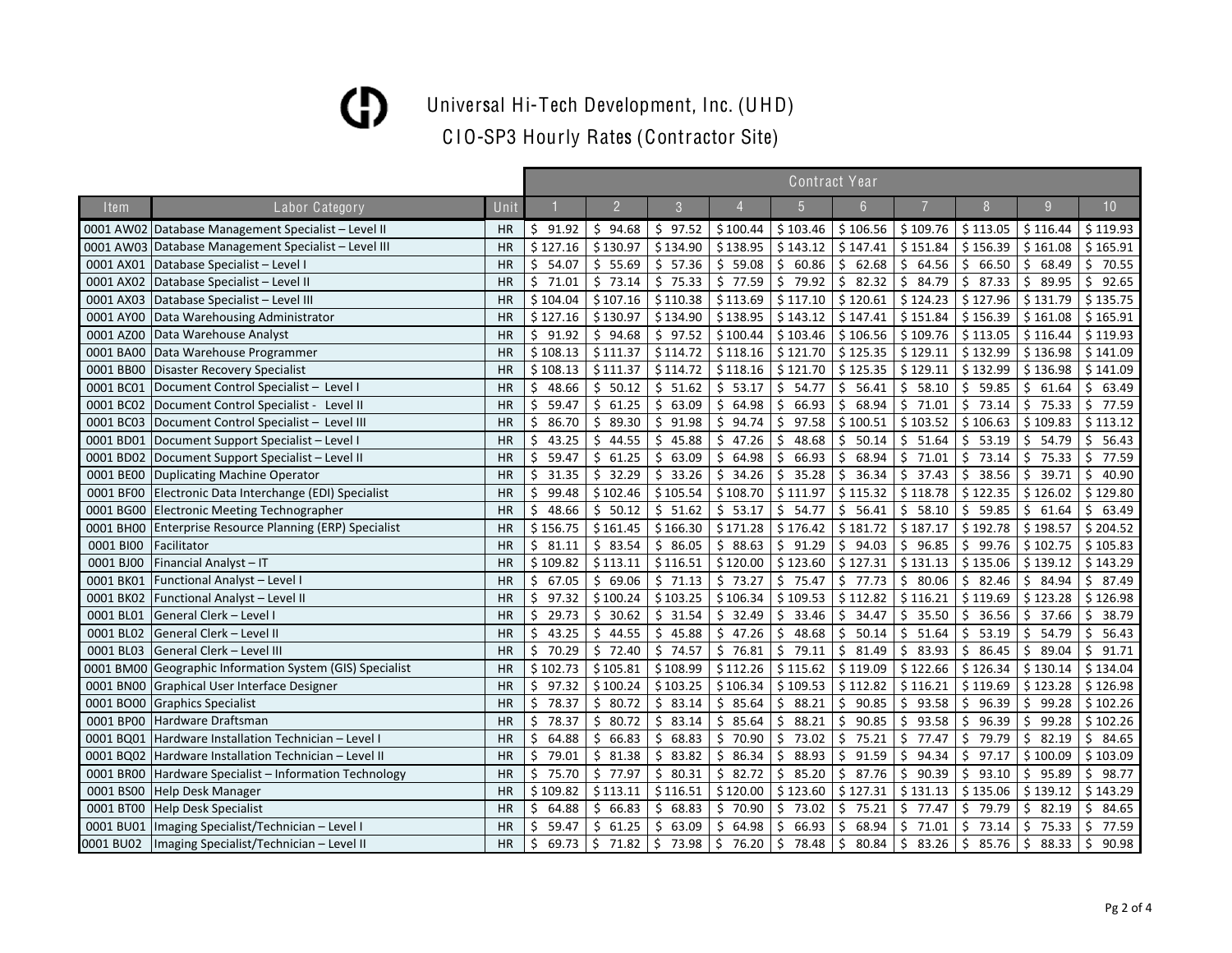Universal Hi-Tech Development, Inc. (UHD)

|           |                                                |           |             |                |                     |             |             | Contract Year |             |             |             |                 |
|-----------|------------------------------------------------|-----------|-------------|----------------|---------------------|-------------|-------------|---------------|-------------|-------------|-------------|-----------------|
| Item      | Labor Category                                 | Unit      |             | $\overline{2}$ | $\mathcal{S}$       |             |             | 6             |             |             | 9           | 10 <sup>°</sup> |
| 0001 BU03 | Imaging Specialist/Technician - Level III      | <b>HR</b> | \$115.60    | \$119.07       | \$122.64            | \$126.32    | \$130.11    | \$134.01      | \$138.03    | \$142.17    | \$146.44    | \$150.83        |
| 0001 BV00 | Informatic Specialist/Bioinformatician         | <b>HR</b> | \$177.81    | \$183.14       | \$188.64            | \$194.30    | \$200.13    | \$206.13      | \$212.31    | \$218.68    | \$225.24    | \$232.00        |
| 0001 BW01 | Information Engineer - Level I                 | <b>HR</b> | \$<br>97.32 | \$100.24       | \$103.25            | \$106.34    | \$109.53    | \$112.82      | \$116.21    | \$119.69    | \$123.28    | \$126.98        |
| 0001 BW02 | Information Engineer - Level II                | <b>HR</b> | \$111.53    | \$114.88       | \$118.32            | \$121.87    | \$125.53    | \$129.29      | \$133.17    | \$137.17    | \$141.28    | \$145.52        |
| 0001 BX00 | <b>Information Resource Management Analyst</b> | <b>HR</b> | \$124.36    | \$128.09       | \$131.93            | \$135.89    | \$139.97    | \$144.17      | \$148.49    | \$152.95    | \$157.54    | \$162.26        |
| 0001 BY00 | <b>Information Systems Training Specialist</b> | <b>HR</b> | \$<br>91.92 | \$<br>94.68    | \$<br>97.52         | \$100.44    | \$103.46    | \$106.56      | \$109.76    | \$113.05    | \$116.44    | \$119.93        |
| 0001 BZ00 | IT Policy/Legislative Specialist               | <b>HR</b> | \$108.13    | \$111.37       | \$114.72            | \$118.16    | \$121.70    | \$125.35      | \$129.11    | \$132.99    | \$136.98    | \$141.09        |
| 0001 CA00 | IT Strategic/Capital Planner                   | <b>HR</b> | \$125.40    | \$129.16       | \$133.04            | \$137.03    | \$141.14    | \$145.37      | \$149.73    | \$154.23    | \$158.85    | \$163.62        |
| 0001 CB00 | Knowledge Management Specialist                | <b>HR</b> | \$113.54    | \$116.95       | \$120.45            | \$124.07    | \$127.79    | \$131.62      | \$135.57    | \$139.64    | \$143.83    | \$148.14        |
| 0001 CC00 | Librarian                                      | <b>HR</b> | Ś.<br>57.79 | \$<br>59.52    | \$<br>61.31         | Ŝ.<br>63.15 | \$<br>65.04 | Ś.<br>66.99   | 69.00<br>Ś. | \$<br>71.07 | \$<br>73.21 | \$75.40         |
| 0001 CD00 | Librarian Technician                           | <b>HR</b> | Ś<br>37.84  | Ŝ.<br>38.98    | 40.14<br>Ŝ          | Ŝ.<br>41.35 | Ŝ.<br>42.59 | 43.87<br>Ś    | 45.18<br>Ś. | Ś.<br>46.54 | Ŝ.<br>47.93 | Ś.<br>49.37     |
| 0001 CE00 | Medical Billing/Account Management Specialist  | <b>HR</b> | Ś<br>64.88  | Ŝ.<br>66.83    | Ŝ.<br>68.83         | Ŝ.<br>70.90 | Ŝ.<br>73.02 | Ś<br>75.21    | Ś.<br>77.47 | Ŝ.<br>79.79 | 82.19<br>Ś. | Ś.<br>84.65     |
| 0001 CF00 | Modeling and Simulation Specialist             | <b>HR</b> | \$102.73    | \$105.81       | \$108.99            | \$112.26    | \$115.62    | \$119.09      | \$122.66    | \$126.34    | \$130.14    | \$134.04        |
| 0001 CG00 | Network Administrator                          | <b>HR</b> | Ś.<br>81.11 | 83.54<br>\$    | \$<br>86.05         | Ś.<br>88.63 | \$<br>91.29 | \$<br>94.03   | \$<br>96.85 | \$<br>99.76 | \$102.75    | \$105.83        |
| 0001 CH00 | Network Draftsman                              | <b>HR</b> | Ś<br>70.29  | 72.40<br>\$    | \$<br>74.57         | \$<br>76.81 | 79.11<br>\$ | 81.49<br>\$   | 83.93<br>Ś. | 86.45<br>\$ | \$<br>89.04 | Ś.<br>91.71     |
| 0001 CI01 | Network Installation Technician - Level I      | <b>HR</b> | 70.29<br>Ś  | 72.40<br>\$    | 74.57<br>\$         | Ś.<br>76.81 | 79.11<br>\$ | \$<br>81.49   | 83.93<br>Ś  | 86.45<br>\$ | 89.04<br>\$ | 91.71<br>Ś.     |
| 0001 CI02 | Network Installation Technician - Level II     | <b>HR</b> | 83.66<br>Ś  | 86.17<br>\$    | \$<br>88.75         | \$<br>91.42 | \$<br>94.16 | 96.98<br>\$   | 99.89<br>Ś. | \$102.89    | \$105.98    | \$109.16        |
| 0001 CJ00 | Network Support Technician                     | <b>HR</b> | Ś.<br>92.49 | \$<br>95.26    | \$<br>98.12         | \$101.07    | \$104.10    | \$107.22      | \$110.44    | \$113.75    | \$117.16    | \$120.68        |
| 0001 CK00 | <b>Operations Manager</b>                      | <b>HR</b> | \$124.36    | \$128.09       | \$131.93            | \$135.89    | \$139.97    | \$144.17      | \$148.49    | \$152.95    | \$157.54    | \$162.26        |
| 0001 CL00 | <b>Procurement Product Specialist</b>          | <b>HR</b> | Ś.<br>94.05 | \$<br>96.87    | \$<br>99.78         | \$102.77    | \$105.85    | \$109.03      | \$112.30    | \$115.67    | \$119.14    | \$122.71        |
| 0001 CM00 | <b>Program Administration Specialist</b>       | <b>HR</b> | Ś.<br>59.47 | 61.25<br>\$    | Ŝ.<br>63.09         | Ŝ.<br>64.98 | \$<br>66.93 | \$<br>68.94   | \$71.01     | \$73.14     | Ś.<br>75.33 | \$77.59         |
| 0001 CN00 | Program Analyst                                | <b>HR</b> | \$118.95    | \$122.52       | \$126.19            | \$129.98    | \$133.88    | \$137.90      | \$142.03    | \$146.29    | \$150.68    | \$155.20        |
| 0001 CO00 | Program Manager                                | <b>HR</b> | \$156.75    | \$161.45       | \$166.30            | \$171.28    | \$176.42    | \$181.72      | \$187.17    | \$192.78    | \$198.57    | \$204.52        |
| 0001 CP00 | <b>Project Control Specialist</b>              | HR        | \$108.13    | \$111.37       | \$114.72            | \$118.16    | \$121.70    | \$125.35      | \$129.11    | \$132.99    | \$136.98    | \$141.09        |
| 0001 CQ00 | Project Leader                                 | <b>HR</b> | \$108.13    | \$111.37       | \$114.72            | \$118.16    | \$121.70    | \$125.35      | \$129.11    | \$132.99    | \$136.98    | \$141.09        |
| 0001 CR01 | Project Manager - Level I                      | HR        | \$86.51     | \$89.11        | \$91.78             | \$94.53     | \$97.37     | \$100.29      | \$103.30    | \$106.40    | \$109.59    | \$112.88        |
| 0001 CR02 | Project Manager - Level II                     | <b>HR</b> | Ś.<br>99.75 | \$102.74       | \$105.82            | \$109.00    | \$112.27    | \$115.64      | \$119.11    | \$122.68    | \$126.36    | \$130.15        |
| 0001 CR03 | Project Manager - Level III                    | <b>HR</b> | \$156.06    | \$160.74       | \$165.56            | \$170.53    | \$175.65    | \$180.92      | \$186.34    | \$191.93    | \$197.69    | \$203.62        |
| 0001 CS00 | <b>Public Health Analyst</b>                   | <b>HR</b> | Ś.<br>70.29 | \$72.40        | \$<br>74.57         | \$76.81     | \$79.11     | \$<br>81.49   | \$83.93     | \$86.45     | \$<br>89.04 | \$91.71         |
| 0001 CT00 | <b>Quality Assurance Analyst</b>               | <b>HR</b> | \$102.73    | \$105.81       | \$108.99            | \$112.26    | \$115.62    | \$119.09      | \$122.66    | \$126.34    | \$130.14    | \$134.04        |
| 0001 CU00 | <b>Quality Assurance Manager</b>               | <b>HR</b> | \$138.71    | \$142.87       | \$147.16            | \$151.57    | \$156.12    | \$160.80      | \$165.63    | \$170.60    | \$175.71    | \$180.99        |
| 0001 CV00 | <b>Quality Assurance Specialist</b>            | <b>HR</b> | Ś<br>81.11  | Ŝ.<br>83.54    | Ś<br>86.05          | 88.63<br>Ś  | \$<br>91.29 | Ś.<br>94.03   | 96.85<br>Ś  | 99.76<br>\$ | \$102.75    | \$105.83        |
| 0001 CW00 | <b>Records Management Specialist</b>           | <b>HR</b> | Ś<br>81.11  | 83.54<br>\$.   | Ŝ.<br>86.05         | Ŝ.<br>88.63 | \$<br>91.29 | \$<br>94.03   | Ś.<br>96.85 | 99.76<br>\$ | \$102.75    | \$105.83        |
| 0001 CX00 | <b>Scanner Operator</b>                        | <b>HR</b> | Ś.<br>26.12 | \$<br>26.90    | \$<br>27.71         | Ŝ.<br>28.54 | \$<br>29.40 | \$<br>30.28   | Ś.<br>31.19 | \$<br>32.12 | \$<br>33.09 | Ŝ.<br>34.08     |
| 0001 CY00 | Scientific Data Analyst                        | <b>HR</b> | \$108.13    | \$111.37       | \$114.72            | \$118.16    | \$121.70    | \$125.35      | \$129.11    | \$132.99    | \$136.98    | \$141.09        |
| 0001 CZ01 | Subject Matter Expert - Level I                | <b>HR</b> | \$129.76    | \$133.65       | $$137.66$ $$141.79$ |             | \$146.05    | \$150.43      | \$154.94    | \$159.59    | \$164.38    | \$169.31        |